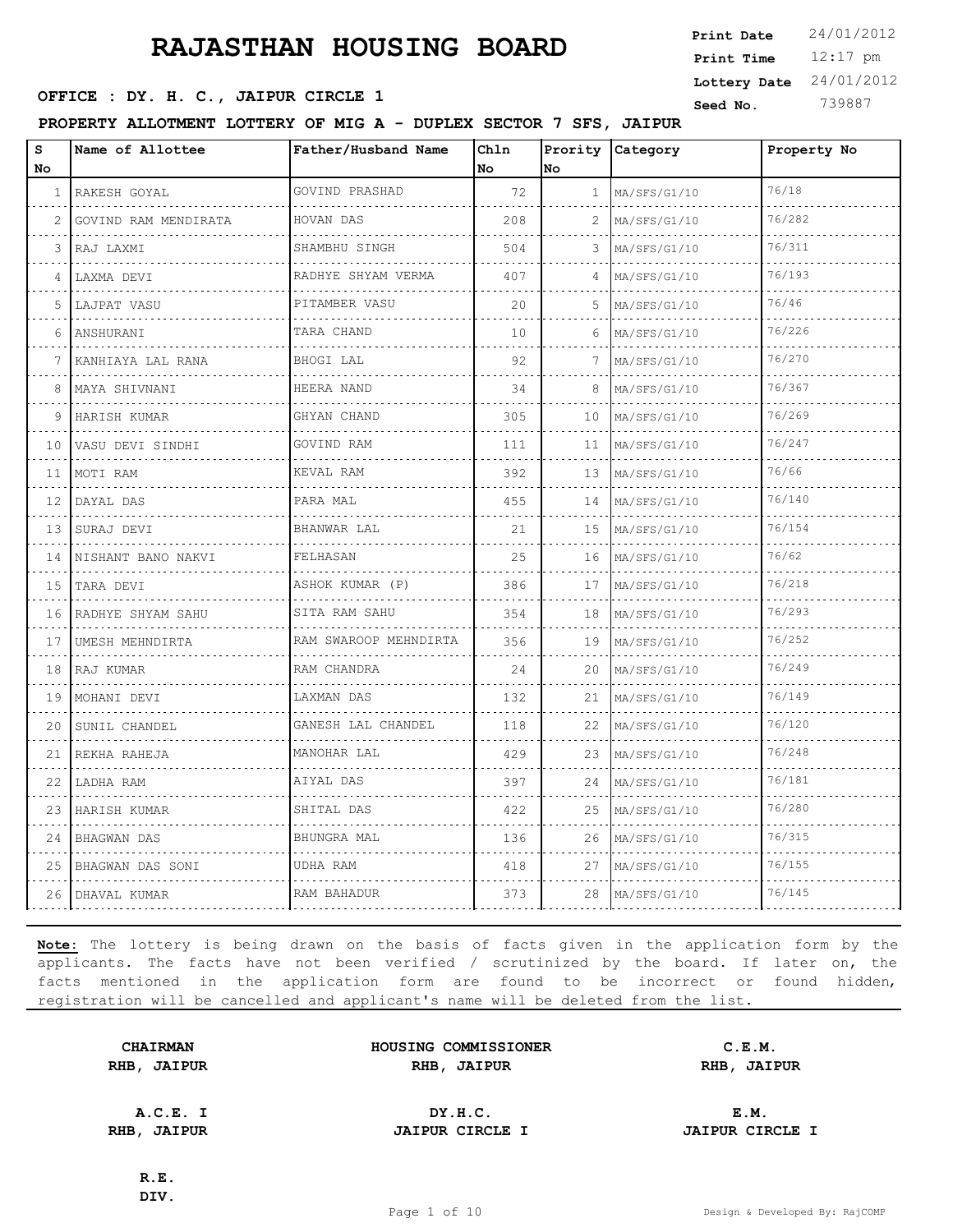12:17 pm **Print Time Print Date**  $24/01/2012$ **Lottery Date** 24/01/2012

# **SEED OFFICE : DY. H. C., JAIPUR CIRCLE 1** Seed No. 739887

**PROPERTY ALLOTMENT LOTTERY OF MIG A - DUPLEX SECTOR 7 SFS, JAIPUR**

| s<br>No | Name of Allottee      | Father/Husband Name                | Chln<br><b>No</b> | lno. | Prority Category | Property No |
|---------|-----------------------|------------------------------------|-------------------|------|------------------|-------------|
| 27      | ASHOK KUMAR SHARMA    | GIRDHARI LAL                       | 15                |      | 29 MA/SFS/G1/10  | 76/292      |
| 28      | TARA CHAND            | .<br>JAWAHAR MAL                   | 380               | 30   | MA/SFS/G1/10     | 76/273      |
| 29      | <b>BHAGWAN DAS</b>    | AMBU MAL                           | 400               | 31   | MA/SFS/G1/10     | 76/294      |
| 30      | MAYA SHARMA           | JAGDISH NARAIN                     | 7                 | 33   | MA/SFS/G1/10     | 76/35       |
| 31      | BEENA JAIN            | GHYAN CHAND JAIN<br>.              | 464               | 34   | MA/SFS/G1/10     | 76/267      |
| 32      | HARBANSH SINGH GILL   | POORAN SINGH GILL<br>.             | 463               | 35   | MA/SFS/G1/10     | 76/295      |
|         | 33   RAMJI LAL SHARMA | MOOL CHAND SHARMA                  | 102               | 36   | $M_A/SFS/G1/10$  | 76/343      |
| 34      | CHOGAN LAL AGARWAL    | RAM GOPAL                          | 46                | 37   | MA/SFS/G1/10     | 76/257      |
| 35      | CHANDRA SINGH RATHORE | BHANWAR SINGH RATHORE<br>.         | 131               | 38   | MA/SFS/G1/10     | 76/243      |
| 36      | BRIJESH KUMAR JATAWAT | POORAN MAL JATAWAT                 | 394               | 39   | MA/SFS/G1/10     | 76/221      |
| 37      | LAXMAN DAS            | LAL CHAND                          | 410               | 41   | MA/SFS/G1/10     | 76/161      |
| 38      | SHOBHA RAM<br>.       | CHUHADMAL                          | 312               | 42   | MA/SFS/G1/10     | 76/146      |
| 39      | OMI SHANKAR           | SHIVNARAIN                         | 145               | 43   | $M_A/$ SFS/G1/10 | 76/25       |
| 40      | RAM CHANDRA LALWANI   | DAYAL DAS                          | 125               | 44   | MA/SFS/G1/10     | 76/309      |
| 41      | BHAGWAN DAS<br>.      | JHAMAN DAS<br>.                    | 306               | 45   | MA/SFS/G1/10     | 76/338      |
|         | 42 IMANJU NAGPAL      | RAJESH NAGPAL                      | 52                | 46   | MA/SFS/G1/10     | 76/342      |
| 43      | GOVARDHAN DAS         | KANHIAYA LAL                       | 411               | 47   | MA/SFS/G1/10     | 76/323      |
| 44      | TIKAM DAS             | MOOL CHAND                         | 311               | 48   | MA/SFS/G1/10     | 76/197      |
|         | 45 LAXMAN DAS ASNANI  | LADHA RAM                          | 367               | 49   | MA/SFS/G1/10     | 76/322      |
| 46      | ABDUL SALAM           | LAL MOHEMMAD<br>a a a a a a a a an | 18                | 50   | MA/SFS/G1/10     | 76/244      |
| 47      | RAJ KUMAR             | KISHAN CHAND<br>.                  | 368               | 53   | MA/SFS/G1/10     | 76/185      |
| 48      | MANISH SUD            | RAJENDRA SUD                       | 503               | 54   | MA/SFS/G1/10     | 76/196      |
| 49      | NATHU MAL             | JANI MAL                           | 142               | 56   | MA/SFS/G1/10     | 76/325      |
| 50      | KUSUMLATA PAREEK      | MOTI LAL PAREEK<br>.               | 90                | 57   | MA/SFS/G1/10     | 76/159      |
|         | 51   DILEEP JEEVNANI  | LADHA RAM JEEVNANI                 | 38                | 58   | MA/SFS/G1/10     | 76/194      |
|         | 52   RAMESH KUMAR     | VASU DEV                           | 409               | 59   | MA/SFS/G1/10     | 76/258      |

**Note:** The lottery is being drawn on the basis of facts given in the application form by the applicants. The facts have not been verified / scrutinized by the board. If later on, the facts mentioned in the application form are found to be incorrect or found hidden, registration will be cancelled and applicant's name will be deleted from the list.

| <b>CHAIRMAN</b>    | HOUSING COMMISSIONER | C.E.M.      |
|--------------------|----------------------|-------------|
| <b>RHB, JAIPUR</b> | RHB, JAIPUR          | RHB, JAIPUR |
|                    |                      |             |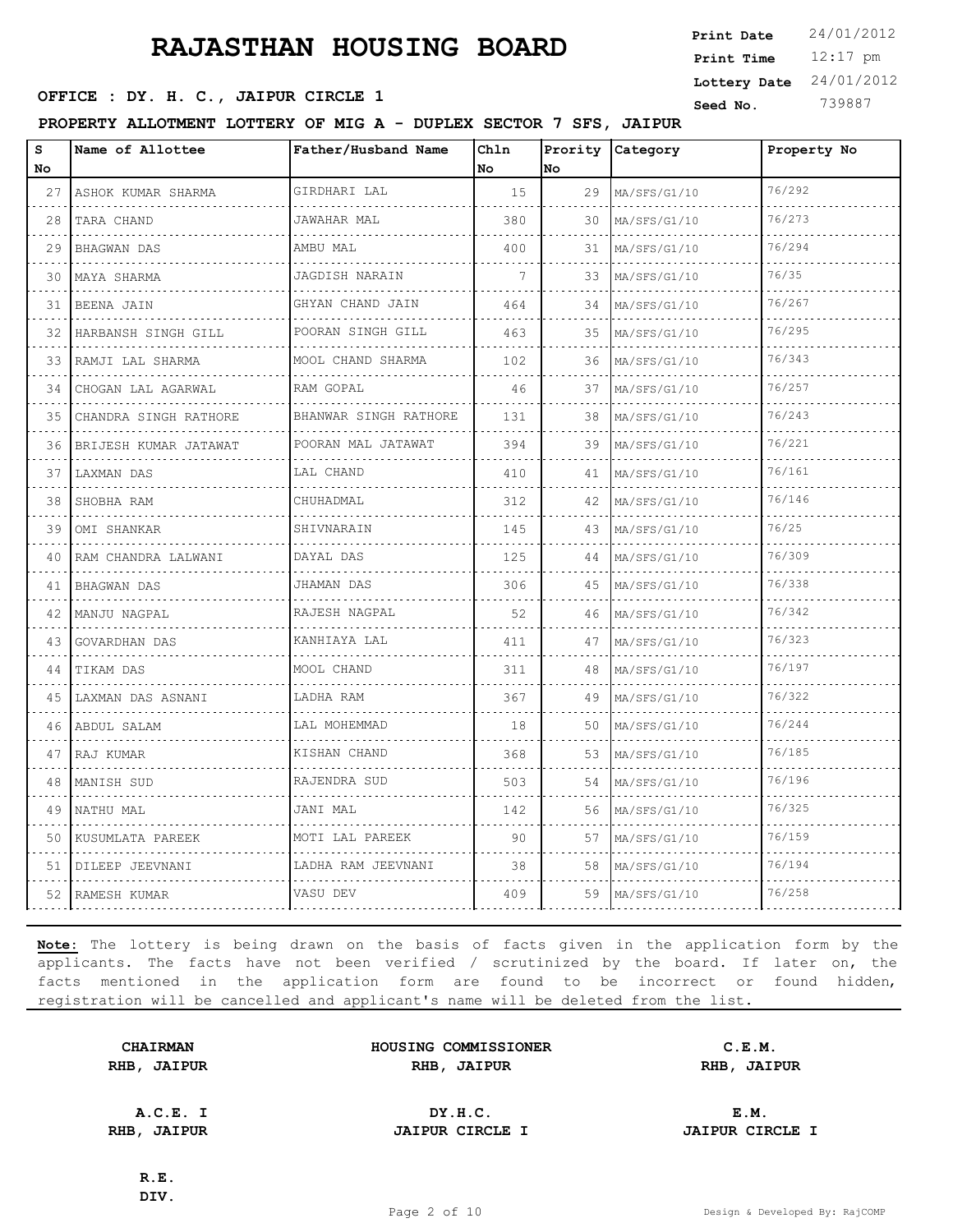12:17 pm **Print Time Print Date**  $24/01/2012$ **Lottery Date** 24/01/2012

# **SEED OFFICE : DY. H. C., JAIPUR CIRCLE 1** Seed No. 739887

**PROPERTY ALLOTMENT LOTTERY OF MIG A - DUPLEX SECTOR 7 SFS, JAIPUR**

| s<br><b>No</b> | Name of Allottee       | Father/Husband Name        | Chln<br><b>No</b> | lNo. | Prority Category  | Property No |
|----------------|------------------------|----------------------------|-------------------|------|-------------------|-------------|
| 53             | KAMLA SONI             | NARAIN SONI<br>.           | 101               | 60   | MA/SFS/G1/10<br>. | 76/314      |
| 54             | .<br>MOHANI DEVI       | KANHIAYA LAL               | 353               | 61   | MA/SFS/G1/10      | 76/321      |
| 55             | URMILA GARG            | RADHYE SHYAM GARG          | 128               | 62   | MA/SFS/G1/10      | 76/326      |
| 56             | ASHA DEVI              | JAMANA PRASAD              | 412               | 63.  | MA/SFS/G1/10      | 76/366      |
| 57             | .<br>RAJESH JAIN       | .<br>RAMESHWAR PRASAD JAIN | 505               | 64   | MA/SFS/G1/10      | 76/340      |
| 58             | UMA GULATHI            | V K GULATHI                | 413               | 65   | MA/SFS/G1/10      | 76/276      |
| 59             | PUSHPA MOOLCHANDANI    | RAJ KUMAR                  | 415               | 66   | MA/SFS/G1/10      | 76/368      |
| 60             | RADHA KISHAN           | KAKAN MAL                  | 441               | 68   | MA/SFS/G1/10      | 76/119      |
| 61             | PAWAN KUMAR PAREEK     | ISHWAR NATH PAREEK         | 61                | 69   | MA/SFS/G1/10      | 76/20       |
| 62             | HOTE CHAND             | <b>BANSI DHAR</b>          | $\mathbf{1}$      | 70   | MA/SFS/G1/10      | 76/225      |
| 63             | .<br>BEENA MALIK       | GOPI CHAND                 | 444               | 71   | MA/SFS/G1/10      | 76/175      |
| 64             | CHANDRA KANTA BHATIA   | SHIRAM BHATIA              | 141               | 73   | MA/SFS/G1/10      | 76/333      |
| 65             | JAI RAM DAS            | DAYAL DAS                  | 435               | 74   | MA/SFS/G1/10      | 76/370      |
| 66             | CHOTE LAL              | SHYOLAL                    | 39                | 75   | MA/SFS/G1/10      | 76/365      |
| 67             | VARSHA                 | BALMUKUND                  | 451               | 77   | MA/SFS/G1/10      | 76/331      |
| 68             | ANIL KUMAR SHARMA      | BRIJMOHAN SHARMA           | 16                | 78   | MA/SFS/G1/10      | 76/156      |
| 69             | SARSVATI DEVI          | TARA CHAND                 | 484               | 79   | MA/SFS/G1/10      | 76/308      |
| 70             | GAJENDRA SINGH BHUMLA  | OM PRAKASH                 | 255               | 81   | MA/SFS/G1/10      | 76/170      |
| 71             | NAVEENDRA KUMAR SHARMA | KRISHAN BIHARI SHARMA      | 67                | 82   | MA/SFS/G1/10      | 76/339      |
| 72             | MANJU SINGHAL          | MURARI LAL SINGHAL         | 68                | 83   | MA/SFS/G1/10      | 76/274      |
| 73             | RAMESH CHAND SHARMA    | MAHAVEER PRASAD<br>.       | 459               | 85   | MA/SFS/G1/10      | 76/184      |
| 74             | KAMLESH KUMAR SHARMA   | BHAGWAT PRASAD SHARMA      | 29                | 87   | MA/SFS/G1/10      | 76/327      |
| 75             | RAM GOPAL PAREEK       | GOVIND NARAIN PAREEK       | 13                | 88   | MA/SFS/G1/10      | 76/297      |
| 76             | TIKAM DAS              | TOPAN DAS                  | 12.               | 89   | MA/SFS/G1/10      | 76/290      |
|                | 77 BHAG CHAND AGARWAL  | ROSHAN LAL                 | 399               | 90   | MA/SFS/G1/10      | 76/312      |
|                | 78 RAM BABU GUPTA      | RAMESHWAR PRASAD GUPTA     | 369               | 91   | MA/SFS/G1/10      | 76/246      |

**Note:** The lottery is being drawn on the basis of facts given in the application form by the applicants. The facts have not been verified / scrutinized by the board. If later on, the facts mentioned in the application form are found to be incorrect or found hidden, registration will be cancelled and applicant's name will be deleted from the list.

| <b>CHAIRMAN</b>    | HOUSING COMMISSIONER | C.E.M.      |
|--------------------|----------------------|-------------|
| <b>RHB, JAIPUR</b> | RHB, JAIPUR          | RHB, JAIPUR |
|                    |                      |             |

**A.C.E. I DY.H.C. E.M. RHB, JAIPUR JAIPUR CIRCLE I JAIPUR CIRCLE I**

**R.E. DIV.**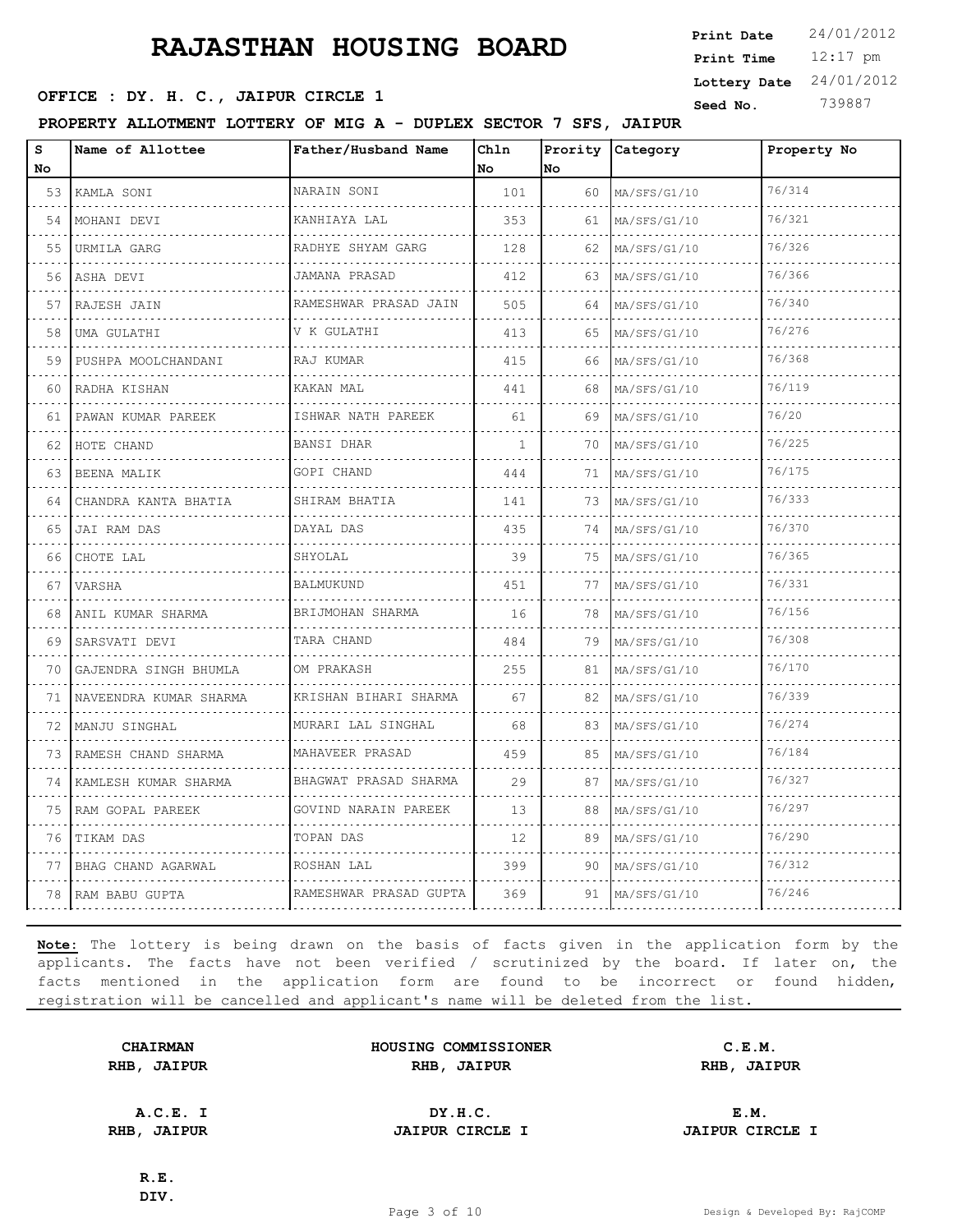12:17 pm **Print Time Print Date**  $24/01/2012$ **Lottery Date** 24/01/2012

# **OFFICE : DY. H. C., JAIPUR CIRCLE 1** Seed No. 739887

**PROPERTY ALLOTMENT LOTTERY OF MIG A - DUPLEX SECTOR 7 SFS, JAIPUR**

| s<br>No | Name of Allottee          | Father/Husband Name | Ch1n<br>No | Prority<br><b>No</b> | Category          | Property No |
|---------|---------------------------|---------------------|------------|----------------------|-------------------|-------------|
| 79      | ARJUN DAS                 | HEMAN DAS           | 381        | 92                   | MA/SFS/G1/10      | 76/278      |
| 80      | .<br>GEETA CHATURVEDI     | RAMESH CHAND        | 89         | 93                   | .<br>MA/SFS/G1/10 | 76/375      |
| 81      | SHYAM KUMAR PAREEK        | KALYAN SAHAI        | 93         | 94                   | MA/SFS/G1/10      | 76/124      |
| 82      | NARENDRA KUMAR JAIN       | CHIRANJEE LAL JAIN  | 36         | 95                   | MA/SFS/G1/10      | 76/285      |
| 83      | GOVIND NARAIN SHARMA<br>. | SAMPAT NARAIN<br>.  | 126        | 96.                  | MA/SFS/G1/10      | 76/198      |
| 84      | LALIT KUMAR SHARMA        | SHIV PRASAD SHARMA  | 434        | 97                   | MA/SFS/G1/10      | 76/160      |
| 85      | ALOK PRAKASH GUPTA        | ANANT PRAKASH GUPTA | 140        | 98                   | MA/SFS/G1/10      | 76/141      |
| 86      | ROHIT SINGH               | VED PRAKASH         | 467        | 99                   | MA/SFS/G1/10      | 76/371      |
| 87      | GANGA DEVI SHARMA         | SHYAM MOHAN SHARMA  | 406        | 100                  | MA/SFS/G1/10      | 76/151      |
| 88      | GOPESH KUMAR GOTAM        | JAGDISH PRASAD<br>. | 357        | 101                  | MA/SFS/G1/10      | 76/182      |
| 89      | BHEEM SAIN BANSAL         | RAM BAKSH BANSAL    | 30         | 102                  | MA/SFS/G1/10      | 76/210      |
| 90      | TIKAM DSA MALMANI         | KEVAL RAM           | 428        | 103                  | MA/SFS/G1/10      | 76/121      |
| 91      | MANJU MATHUR<br>.         | KOSHAL KISHOR<br>.  | 414        | 104                  | MA/SFS/G1/10      | 76/144      |
| 92      | PRAVINA DEVI              | HEERA LAL PATEL     | 402        | 105                  | MA/SFS/G1/10      | 76/69       |
| 93      | LAXMI DEVI                | BHAIRU MAL          | 149        | 106                  | MA/SFS/G1/10      | 76/143      |
| 94      | SARITA DEVI<br>.          | ROOP CHAND          | 395        | 107                  | MA/SFS/G1/10      | 76/335      |
| 95      | SHAKUNTLA DEVI JAIN       | MAHENDRA KUMAR JAIN | 456        | 108                  | MA/SFS/G1/10      | 76/187      |
| 96      | HARUN RASID               | NAJAR MOHEMMAD<br>. | 468        | 109                  | MA/SFS/G1/10      | 76/64       |
| 97      | DURAGA DEVI               | <b>BANSI SINGH</b>  | 431        | 110                  | MA/SFS/G1/10      | 76/239      |
| 98      | JAFAR ALAM                | ALI HUSAIN          | 480        | 111                  | MA/SFS/G1/10      | 76/275      |
| 99      | VINOD KUMAR GUPTA         | RAM DAYAL           | 147        | 112                  | MA/SFS/G1/10      | 76/223      |
| 100     | HEMLATA SHARMA            | YOGESH KUMAR SHARMA | 130        | 113                  | MA/SFS/G1/10      | 76/377      |
| 101     | PADMA GUPTA               | TARA CHAND GUPTA    | 424        | 114                  | MA/SFS/G1/10      | 76/263      |
| 102     | SURESH CHAND VARMA        | MADAN LAL           | 427        | 115                  | MA/SFS/G1/10      | 76/324      |
|         | 103 LEKH RAJ              | CHIRANJEE LAL       | 6          | 116                  | MA/SFS/G1/10      | 76/304      |
|         | 104   MADHAV DAS          | KISHAN CHAND        | 116        | 117                  | MA/SFS/G1/10      | 76/32       |

**Note:** The lottery is being drawn on the basis of facts given in the application form by the applicants. The facts have not been verified / scrutinized by the board. If later on, the facts mentioned in the application form are found to be incorrect or found hidden, registration will be cancelled and applicant's name will be deleted from the list.

| <b>CHAIRMAN</b> |             |  |
|-----------------|-------------|--|
|                 | RHB, JAIPUR |  |

**HOUSING COMMISSIONER C.E.M. RHB, JAIPUR RHB, JAIPUR RHB, JAIPUR**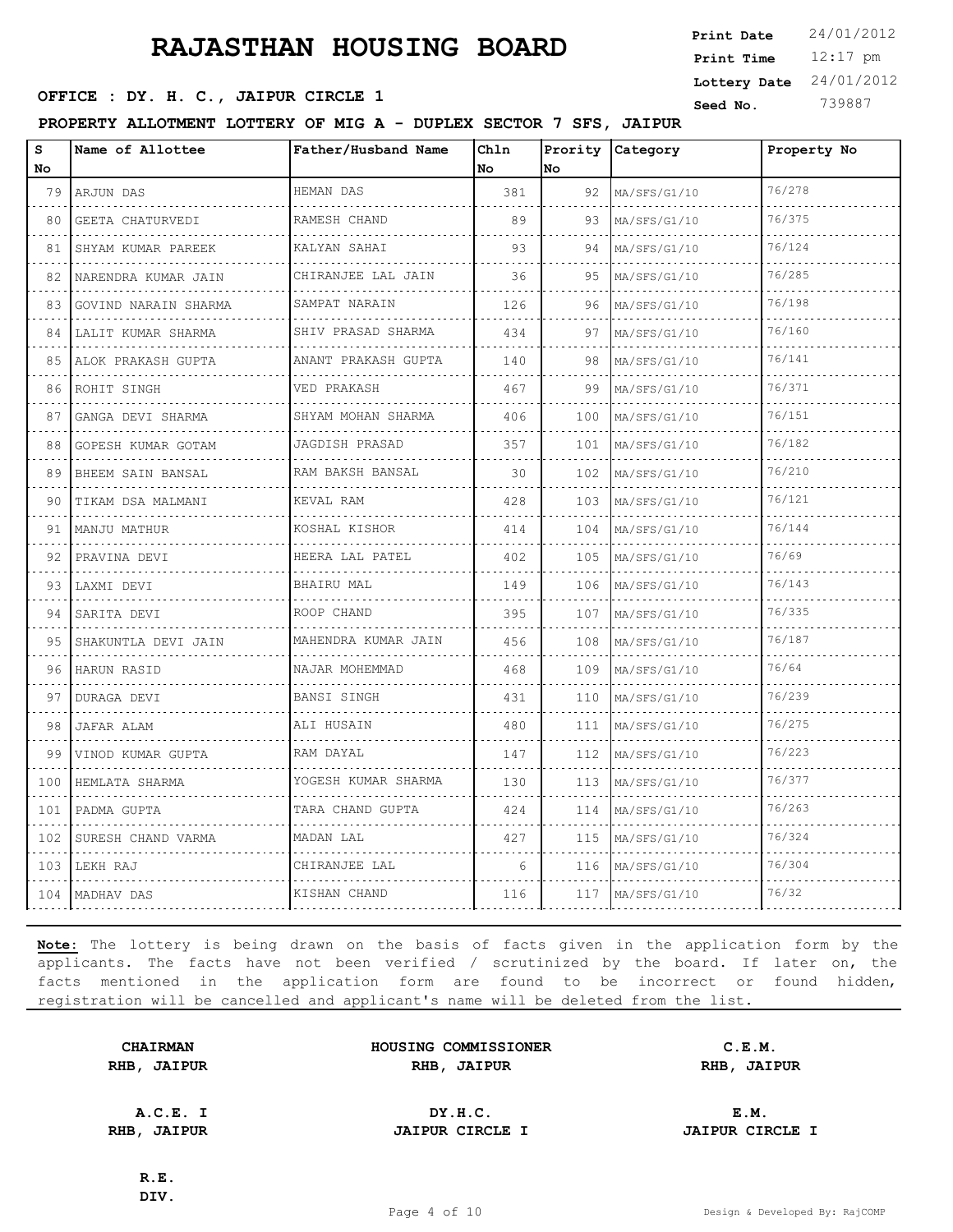12:17 pm **Print Time Print Date**  $24/01/2012$ **Lottery Date** 24/01/2012

# **OFFICE : DY. H. C., JAIPUR CIRCLE 1** Seed No. 739887

**PROPERTY ALLOTMENT LOTTERY OF MIG A - DUPLEX SECTOR 7 SFS, JAIPUR**

| S<br>No                            | Name of Allottee      | Father/Husband Name         | Chln<br>No     | Prority<br>No | Category          | Property No |
|------------------------------------|-----------------------|-----------------------------|----------------|---------------|-------------------|-------------|
| 105                                | RAMESH CHAN GYANANI   | KISHAN CHAND GYANANI        | 117            | 118           | MA/SFS/G1/10      | 76/177      |
| .<br>106                           | MAHESH KUMAR SHINDHI  | .<br>ODAR MAL               | 3              | 119           | .<br>MA/SFS/G1/10 | 76/63       |
| 107                                | AJEET KUMAR DEEVAN    | UMRAV MAL JAIN              | 389            | 120           | MA/SFS/G1/10      | 76/173      |
| .<br>108                           | VIJIT PAREEK          | GANGA SHANKAR PAREEK        | 254            | 121           | MA/SFS/G1/10      | 76/261      |
| $\sim$ $\sim$ $\sim$ $\sim$<br>109 | .<br>SITA RAM KHATANA | .<br>SHIRINARAIN            | 423            | 122           | MA/SFS/G1/10      | 76/49       |
| 110                                | PARMANAND AGARWAL     | LAXMI NARAIN AGARWAL        | 425            | 123           | MA/SFS/G1/10      | 76/341      |
| $\sim$ $\sim$ $\sim$ $\sim$<br>111 | RAHUF KHAN            | VAHEED KHAN<br>.            | 45             | 125           | MA/SFS/G1/10      | 76/147      |
| $\omega$ is a set<br>112           | NIRMAL CHOUHAN        | OM PRAKASH CHOUHAN          | 19             | 126           | MA/SFS/G1/10      | 76/29       |
| 113                                | BABITA GUPTA          | HARI OM GUPTA               | 65             | 127           | MA/SFS/G1/10      | 76/328      |
| 114                                | VIJAY KUMAR GUPTA     | RAMESHWAR PRASAD GUPTA<br>. | 432            | 128           | MA/SFS/G1/10      | 76/301      |
| in a shek<br>115                   | SHYAM LAL             | VEERU MAL                   | 403            | 129           | MA/SFS/G1/10      | 76/34       |
| 116                                | KRISHANA DEVI         | JHUMDA MAL                  | $\overline{2}$ | 132           | MA/SFS/G1/10      | 76/302      |
| $  -$<br>117                       | GHANSHYAM TANWANI     | R M TANWANI                 | 14             | 133           | MA/SFS/G1/10      | 76/271      |
| a sa sa<br>118                     | MAHAVEER PRASAD JAIN  | .<br>SURAJ MAL JAIN         | 453            | 134           | MA/SFS/G1/10      | 76/68       |
| 119                                | MOTI LAL BHARDWAJ     | GANGA PRASAD                | 28             | 136           | MA/SFS/G1/10      | 76/337      |
| . Lista<br>120                     | ABDUL RAHEMAN         | HAJEE KARIM BAKSH<br>.      | 465            | 137           | MA/SFS/G1/10      | 76/242      |
| .<br>121                           | KAMLESH               | PAWAN KUMAR                 | 104            | 138           | MA/SFS/G1/10      | 76/189      |
| 122                                | LAL CHAND             | PARAS RAM                   | 109            | 139           | MA/SFS/G1/10      | 76/17       |
| .<br>123                           | RACHANA JOSHI         | R C JOSHI                   | 107            | 140           | MA/SFS/G1/10      | 76/212      |
| .<br>124                           | DEEPIKA ASHANI        | NAND LAL                    | 82             | 143           | MA/SFS/G1/10      | 76/31       |
| 125                                | RAMESH KUMAR SHARMA   | KALYAN NARAIN SHARMA        | 476            | 144           | MA/SFS/G1/10      | 76/216      |
| .<br>126                           | CHANDA SHARAM         | M L SHARMA                  | 108            | 145           | MA/SFS/G1/10      | 76/262      |
| .<br>127                           | DOLAT RAM             | <b>JASU MAL</b>             | 32             | 146           | MA/SFS/G1/10      | 76/320      |
| 128                                | GIRISH CHAND GUPTA    | JAGDISH GUPTA               | 374            | 147           | MA/SFS/G1/10      | 76/345      |
| د د د د<br>129                     | SAVITA SHARMA         | H C SHARMA                  | 110            | 148           | MA/SFS/G1/10      | 76/122      |
| .<br>130                           | MOHAN LAL SHARMA      | MOOL CHAND SHARMA           | 489            | 149           | MA/SFS/G1/10      | 76/123      |

**Note:** The lottery is being drawn on the basis of facts given in the application form by the applicants. The facts have not been verified / scrutinized by the board. If later on, the facts mentioned in the application form are found to be incorrect or found hidden, registration will be cancelled and applicant's name will be deleted from the list.

|      | <b>CHAIRMAN</b> |
|------|-----------------|
| RHB, | <b>JAIPUR</b>   |

**HOUSING COMMISSIONER C.E.M. RHB, JAIPUR RHB, JAIPUR RHB, JAIPUR**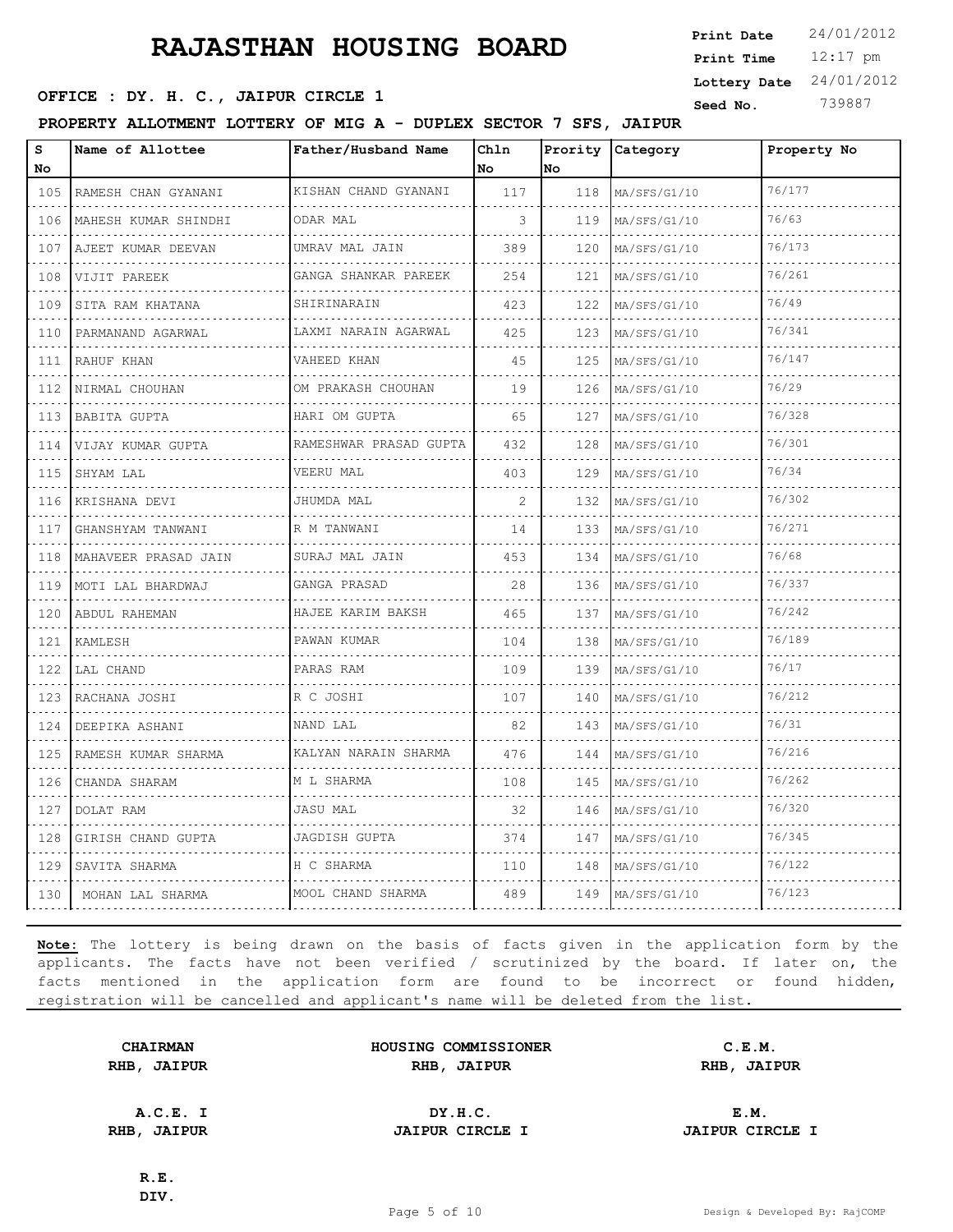12:17 pm **Print Time Print Date**  $24/01/2012$ **Lottery Date** 24/01/2012

# **OFFICE : DY. H. C., JAIPUR CIRCLE 1** Seed No. 739887

**PROPERTY ALLOTMENT LOTTERY OF MIG A - DUPLEX SECTOR 7 SFS, JAIPUR**

| S<br>No.                                | Name of Allottee       | Father/Husband Name           | Chln<br>No. | Prority<br><b>No</b> | Category          | Property No |
|-----------------------------------------|------------------------|-------------------------------|-------------|----------------------|-------------------|-------------|
| 131                                     | RAJENDRA KUMAR SHARMA  | BHAURI LAL                    | 477         | 150                  | MA/SFS/G1/10      | 76/220      |
| .<br>132                                | OM PRAKASH             | de de de de dec<br>GOPAL DAS  | 440         | 151                  | .<br>MA/SFS/G1/10 | 76/281      |
| 133                                     | RADHA GUPTA            | SURESH KUMAR                  | 83          | 152                  | MA/SFS/G1/10      | 76/256      |
| 134                                     | RAJ KUMAR PAREEK       | BASANTI LAL                   | 501         | 153                  | MA/SFS/G1/10      | 76/150      |
| .<br>135                                | MURARI LAL             | <u>.</u><br>BANSHI DHAR GUPTA | 66          | 154                  | MA/SFS/G1/10      | 76/231      |
| 136                                     | NEETA MOOLCHANDANI     | MOTI LAL                      | 144         | 155                  | MA/SFS/G1/10      | 76/53       |
| .<br>137                                | MOHAN DAS              | HEMAN DAS                     | 466         | 156                  | MA/SFS/G1/10      | 76/373      |
| .<br>138                                | .<br>VINOD KUMAR GUPTA | .<br>BANSHI DHAR              | 105         | 157                  | MA/SFS/G1/10      | 76/180      |
| 139                                     | SAJID AHEMAD           | DIL SAD AHEMAD                | 124         | 158                  | MA/SFS/G1/10      | 76/217      |
| .<br>140                                | PARMESHWAR DAYAL GUPTA | .<br>SHIV SHANKAR GUPTA<br>.  | 147         | 159                  | MA/SFS/G1/10      | 76/126 A    |
| .<br>141                                | GANGA SHANKAR PAREEK   | DURGA SAHAI PAREEK            | 364         | 160                  | MA/SFS/G1/10      | 76/250      |
| 142                                     | ASHA RAJRANI           | LAXMAN DAS                    | 23          | 161                  | MA/SFS/G1/10      | 76/310      |
| المتحدث<br>143                          | .<br>SURJEET KAUR      | PREETAM SINGH                 | 81          | 163                  | MA/SFS/G1/10      | 76/74 A     |
| .<br>144                                | NARESH VYAS            | GANESH NARAIN VYAS            | 98          | 164                  | MA/SFS/G1/10      | 76/70       |
| 145                                     | NATHU LAL LAKHERA      | SHARWAN LAL LAKHERA<br>.      | 457         | 165                  | MA/SFS/G1/10      | 76/148      |
| $\sim$ $\sim$ $\sim$ $\sim$<br>146<br>. | DEEPAK AGARWAL         | VISHABU AGARWAL               | 259         | 166                  | MA/SFS/G1/10      | 76/317      |
| 147                                     | BHAGWAN DAS            | CHIMAN DAS                    | 473         | 167                  | MA/SFS/G1/10      | 76/374      |
| $\cdots$<br>148                         | NARENDRA PUROHIT       | GORDHAN                       | 11          | 168                  | MA/SFS/G1/10      | 76/234      |
| $\sim$ $\sim$ $\sim$ $\sim$<br>149      | RAMESH KUMAR           | ARJUN DAS                     | 472         | 169                  | MA/SFS/G1/10      | 76/264      |
| .<br>150                                | NISHA                  | ARJUN DAS                     | 471         | 170                  | MA/SFS/G1/10      | 76/215      |
| 151                                     | KAMAL KISHOR SHARMA    | SITA RAM SHARMA               | 134         | 171                  | MA/SFS/G1/10      | 76/232      |
| $\omega$ is a set<br>152                | DROPADI                | DAYA RAM                      | 79          | 172                  | MA/SFS/G1/10      | 76/319      |
| 153                                     | RAMESH KUMAR SHAHU     | RADHYE SHYAM                  | 385         | 173                  | MA/SFS/G1/10      | 76/224      |
| $\sim$ $\sim$ $\sim$ $\sim$<br>154      | DHANNA MAL             | JAWAHAR MAL                   | 370         | 175                  | MA/SFS/G1/10      | 76/305      |
| .<br>155                                | CHANDRA PRAKASH SAINI  | GOPI CHAND                    | 143         | 176                  | MA/SFS/G1/10      | 76/72       |
|                                         | 156 PUSHPA JATAV       | ANISH JATAV                   | 103         | 177                  | MA/SFS/G1/10      | 76/272      |

**Note:** The lottery is being drawn on the basis of facts given in the application form by the applicants. The facts have not been verified / scrutinized by the board. If later on, the facts mentioned in the application form are found to be incorrect or found hidden, registration will be cancelled and applicant's name will be deleted from the list.

| <b>CHAIRMAN</b> |               |  |
|-----------------|---------------|--|
| RHB,            | <b>JAIPUR</b> |  |

**HOUSING COMMISSIONER C.E.M. RHB, JAIPUR RHB, JAIPUR RHB, JAIPUR**

| A.C.E.                      | DY.H.C.                | Е.М.<br>the contract of the contract of the |  |
|-----------------------------|------------------------|---------------------------------------------|--|
| <b>RHB</b><br><b>JAIPUR</b> | <b>JAIPUR CIRCLE I</b> | <b>JAIPUR CIRCLE</b>                        |  |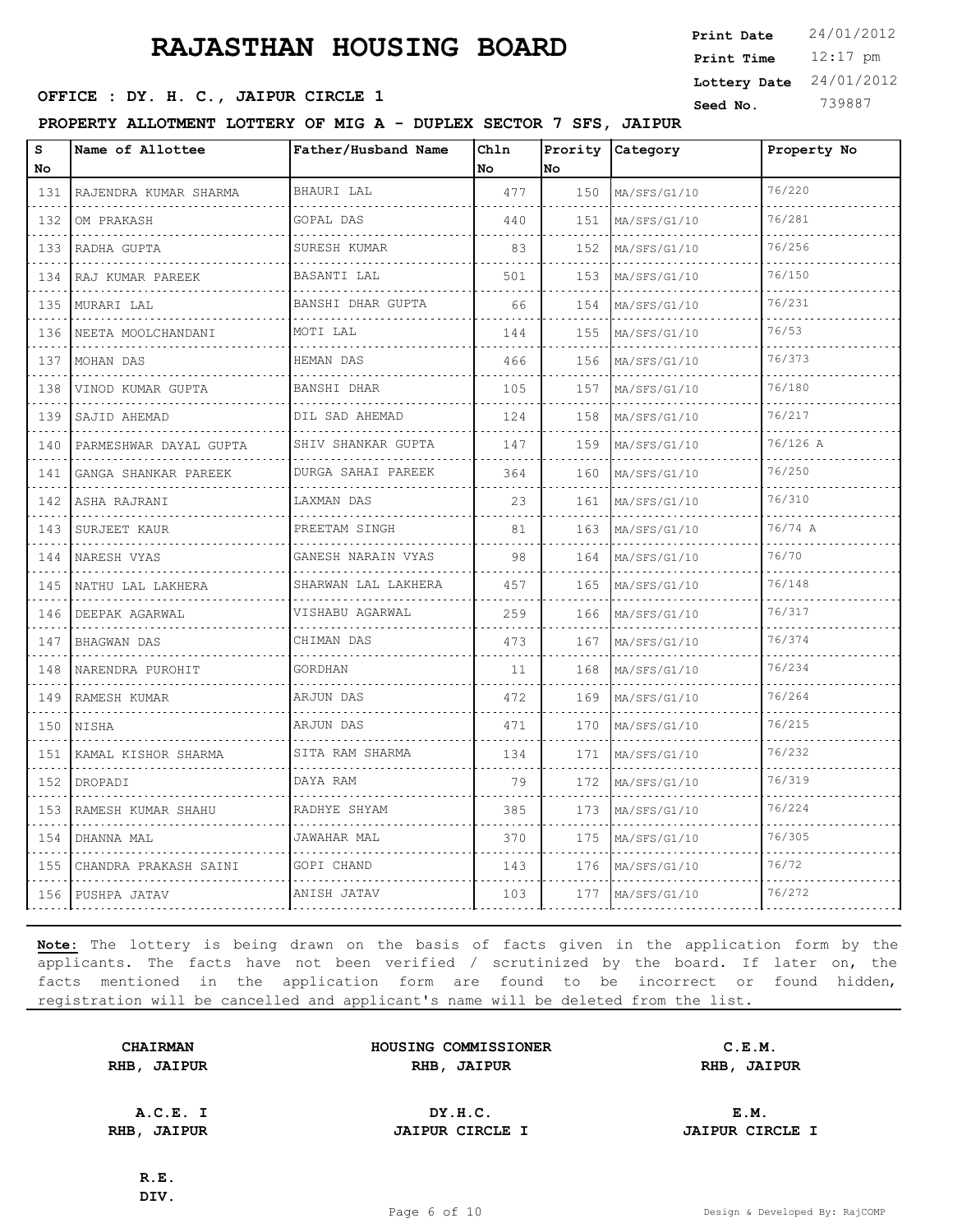12:17 pm **Print Time Print Date**  $24/01/2012$ **Lottery Date** 24/01/2012

# **SEED OFFICE : DY. H. C., JAIPUR CIRCLE 1** Seed No. 739887

**PROPERTY ALLOTMENT LOTTERY OF MIG A - DUPLEX SECTOR 7 SFS, JAIPUR**

| S<br>No                     | Name of Allottee         | Father/Husband Name       | Chln<br>No | Prority<br>No. | Category          | Property No |
|-----------------------------|--------------------------|---------------------------|------------|----------------|-------------------|-------------|
| 157                         | PUSHPA DEVI SHARMA       | UDAI SHANKAR SHARMA       | 26         | 178            | MA/SFS/G1/10      | 76/169      |
| .<br>158                    | RAJESH KUMAR             | .<br>RAM KISHAN           | 470        | 179            | .<br>MA/SFS/G1/10 | 76/158      |
| 159                         | GHANSHYAM VAISHANAV      | HARI DAS VAISHANAV        | 49         | 180            | MA/SFS/G1/10      | 76/245      |
| .<br>160                    | ABDUL KAREEM             | ABDUL RAHEMAN             | 475        | 181            | MA/SFS/G1/10      | 76/74       |
| .<br>161                    | .<br>MOHEMMAD ISHLAM     | .<br>JAHUR MOHEMMAD       | 396        | 183            | MA/SFS/G1/10      | 76/174      |
| 162                         | TULSI                    | RAMJI LAL                 | 106        | 184            | MA/SFS/G1/10      | 76/230      |
| .<br>163                    | PARMJEET KAUR            | TEJENDRA SINGH            | 408        | 185            | MA/SFS/G1/10      | 76/266      |
| .<br>164                    | PRABHU NARAIN            | MAHADEV                   | 469        | 186            | MA/SFS/G1/10      | 76/45       |
| 165                         | MUKESH AGARWAL           | RADHYE SHYAM              | 384        | 187            | MA/SFS/G1/10      | 76/238      |
| .<br>166                    | DHANWANTI<br>.           | BOOL CHAND<br>.           | 417        | 188            | MA/SFS/G1/10      | 76/137      |
| .<br>167                    | SEEMA DEVI               | MANOHAR SINGH             | 94         | 189            | MA/SFS/G1/10      | 76/71       |
| 168                         | MAHESH KUMAR             | PRATAP SINGH              | 450        | 190            | MA/SFS/G1/10      | 76/228      |
| .<br>169                    | RAM LAKHAN MEENA         | DODI RAM MEENA<br>.       | 420        | 192            | MA/SFS/G1/10      | 76/183      |
| .<br>170                    | RAM CHARAN               | PRAHALAD                  | 44         | 193            | MA/SFS/G1/10      | 76/56       |
| 171                         | PRAHALAD BUNKAR          | JAGDISH                   | 76         | 194            | MA/SFS/G1/10      | 76/153      |
| .<br>172<br>.               | OM PRAKASH BINOLIAN<br>. | MANGI LAL                 | 75         | 195            | MA/SFS/G1/10      | 76/213      |
| 173                         | MAL CHAND KHATIK         | KALAYAN MAL               | 479        | 196            | MA/SFS/G1/10      | 76/289      |
| 174                         | POORAN MAL<br>.          | KHUSHAL CHAND             | 129        | 198            | MA/SFS/G1/10      | 76/118      |
| .<br>175<br>.               | NARENDRA KUMAR           | RAM SAHAI<br>.            | 351        | 199            | MA/SFS/G1/10      | 76/378      |
| 176                         | BHOLA RAM                | BUDHA RAM                 | 40         | 200            | MA/SFS/G1/10      | 76/277      |
| 177                         | TRILOK CHAND VARMA       | BHAGWAN PRASAD VARMA<br>. | 426        | 201            | MA/SFS/G1/10      | 76/313      |
| الدامات الداما<br>178       | HEERA DEVI               | RAM NARAIN BAIRWA (P)     | 307        | 202            | MA/SFS/G1/10      | 76/259      |
| 179                         | PRAMOD KUMAR GUPTA       | BANKE LAL GUPTA           | 372        | 203            | MA/SFS/G1/10      | 76/142      |
| .<br>180                    | RAHUL MAHESHWARI         | CHANDRA KISHOR GUPTA<br>. | 113        | 204            | MA/SFS/G1/10      | 76/191      |
| $\sim$ $\sim$ $\sim$<br>181 | RAM NARAIN               | GOVIND PRASHAD            | 416        | 205            | MA/SFS/G1/10      | 76/347      |
|                             | 182   LIYAKAT ALI        | SAIYED BADAR ALI          | 461        | 207            | MA/SFS/G1/10      | 76/172      |

**Note:** The lottery is being drawn on the basis of facts given in the application form by the applicants. The facts have not been verified / scrutinized by the board. If later on, the facts mentioned in the application form are found to be incorrect or found hidden, registration will be cancelled and applicant's name will be deleted from the list.

| <b>CHAIRMAN</b> | HOUSING COMMISSIONER | C.E.M.      |
|-----------------|----------------------|-------------|
| RHB, JAIPUR     | RHB, JAIPUR          | RHB, JAIPUR |
|                 |                      |             |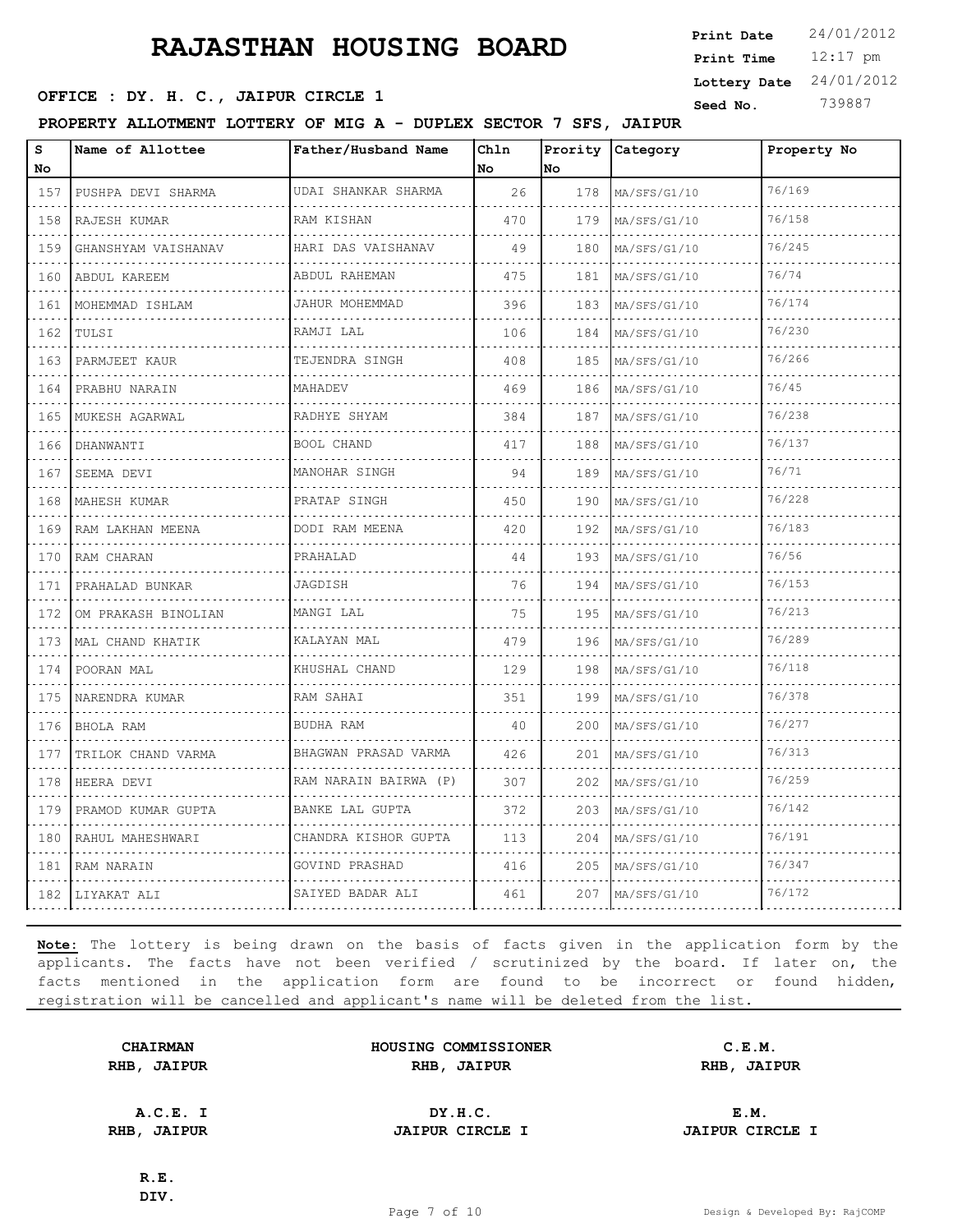12:17 pm **Print Time Print Date**  $24/01/2012$ **Lottery Date** 24/01/2012

# **SEED OFFICE : DY. H. C., JAIPUR CIRCLE 1** Seed No. 739887

**PROPERTY ALLOTMENT LOTTERY OF MIG A - DUPLEX SECTOR 7 SFS, JAIPUR**

| S<br>No  | Name of Allottee        | Father/Husband Name     | Chln<br>No | Prority<br>No | Category          | Property No |
|----------|-------------------------|-------------------------|------------|---------------|-------------------|-------------|
| 183      | ROSHAN LAL BAIRWA       | KISHAN LAL BAIRWA       | 22         | 208           | MA/SFS/G1/10      | 76/33       |
| .<br>184 | .<br>BHAGWAN SAHAI      | .<br>PACHU RAM          | 481        | 209           | .<br>MA/SFS/G1/10 | 76/19       |
| 185      | .<br>PRABHU MORYA       | GANGA RAM               | 133        | 210           | MA/SFS/G1/10      | 76/291      |
| 186      | ASHOK KUMAR YADAV       | RAM SINGH YADAV         | 458        | 211           | MA/SFS/G1/10      | 76/344      |
| .<br>187 | SHIV SHANKAR SHARMA     | .<br>RAM KISHOR SHARMA  | 137        | 212           | MA/SFS/G1/10      | 76/48       |
| 188      | BANSHI DHAR BAIRVA      | RAM LAL                 | 146        | 213           | MA/SFS/G1/10      | 76/125      |
| .<br>189 | NORATAN                 | CHETAN DAS<br>.         | 419        | 214           | MA/SFS/G1/10      | 76/30       |
| .<br>190 | DHARM SINGH             | GOVIND SINGH            | 95         | 215           | MA/SFS/G1/10      | 76/47       |
| 191      | ISHWAR HEMNANI          | DEVI DAS HEMNANI        | 112        | 216           | MA/SFS/G1/10      | 76/222      |
| .<br>192 | SANJAY KUMAWAT          | SATYA NARAIN KUMAWAT    | 443        | 218           | MA/SFS/G1/10      | 76/58       |
| .<br>193 | ANIL KUMAR GUPTA        | RAMJI LAL               | 35         | 220           | MA/SFS/G1/10      | 76/260      |
| 194      | TEEJA DEVI              | RAM CHANDRA             | 491        | 222           | MA/SFS/G1/10      | 76/73       |
| .<br>195 | MUKTI LAL GARG          | RAMESHWAR LAL GARG<br>. | 565        | 1             | MA/SFS/G1/10      | 76/57       |
| .<br>196 | LAXMI DEVI              | KUSHAL CHAND            | 608        |               | MA/SFS/G1/10      | 76/236      |
| 197<br>. | PITAMBER DAS            | NENU MAL                | 641        | 3             | MA/SFS/G1/10      | 76/195      |
| 198<br>. | GURU BACHCHAN SINGH     | KRIPAL SINGH<br>.       | 561        | 4             | MA/SFS/G1/10      | 76/233      |
| 199      | KAUSHALYA DEVI          | PHOOL CHAND JAIN        | 563        | 5             | MA/SFS/G1/10      | 76/28       |
| 200      | SITA RAM TAILAR<br>.    | POORAN MAL TAILAR<br>.  | 566        | 6             | MA/SFS/G1/10      | 76/26       |
| 201<br>. | GIRRAJ TANK             | GHANSHYAM TAILAR<br>.   | 609        | 7             | MA/SFS/G1/10      | 76/67       |
| 202      | MAHENDRA KUMAR PARMAR   | JAWAHAR LAL             | 606        | 8             | MA/SFS/G1/10      | 76/22       |
| 203      | SUNDDRA LAL NURANI<br>. | BHAGWAN DAS             | 575        | 9             | MA/SFS/G1/10      | 76/171      |
| 204      | VASDEV                  | BHAIRU MAL              | 605        | 10            | MA/SFS/G1/10      | 76/139      |
| 205      | JAMANA DEVI             | HASANAND                | 584        | 12            | MA/SFS/G1/10      | 76/51       |
| 206      | SHILA DEVI              | RAMJI LAL               | 607        | 13            | MA/SFS/G1/10      | 76/199      |
| 207      | MANJU DEVI              | RAMESH CHAND            | 616        | 14            | MA/SFS/G1/10      | 76/176      |
| 208      | PUSHPA PUROHIT          | MADHO PUROHIT           | 595        | 15            | MA/SFS/G1/10      | 76/229      |

**Note:** The lottery is being drawn on the basis of facts given in the application form by the applicants. The facts have not been verified / scrutinized by the board. If later on, the facts mentioned in the application form are found to be incorrect or found hidden, registration will be cancelled and applicant's name will be deleted from the list.

| <b>CHAIRMAN</b> |             |  |
|-----------------|-------------|--|
|                 | RHB, JAIPUR |  |

| <b>CHAIRMAN</b>   | HOUSING COMMISSIONER | C.E.M.      |
|-------------------|----------------------|-------------|
| <b>IB, JAIPUR</b> | RHB, JAIPUR          | RHB, JAIPUR |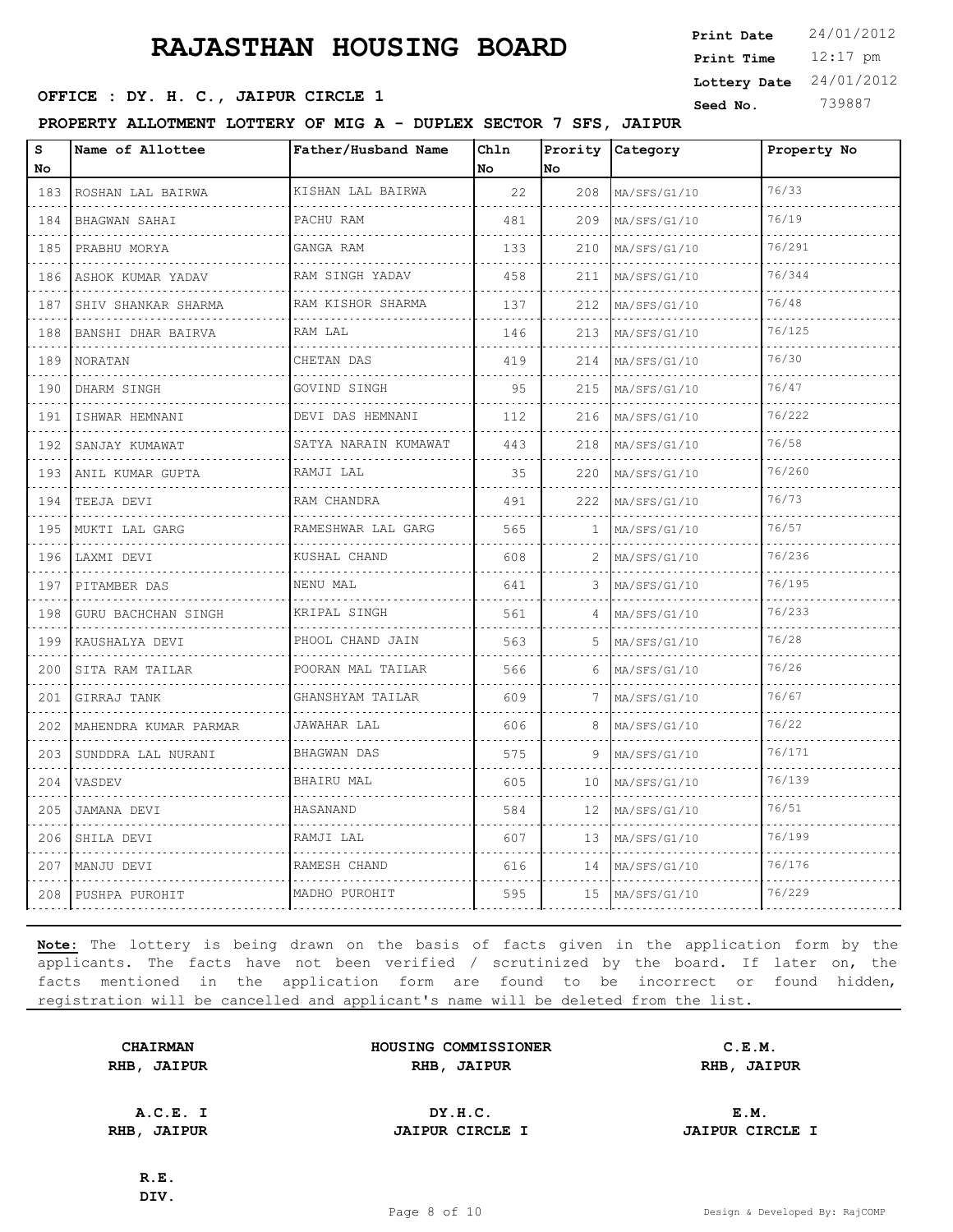12:17 pm **Print Time Print Date**  $24/01/2012$ **Lottery Date** 24/01/2012

# **SEED OFFICE : DY. H. C., JAIPUR CIRCLE 1** Seed No. 739887

**PROPERTY ALLOTMENT LOTTERY OF MIG A - DUPLEX SECTOR 7 SFS, JAIPUR**

| s<br>No          | Name of Allottee     | Father/Husband Name       | Chln<br>l No | Prority<br>No | Category          | Property No |
|------------------|----------------------|---------------------------|--------------|---------------|-------------------|-------------|
| 209              | ANIL DERI BALVI      | RAHMAT MASEEHA            | 589          | 17            | MA/SFS/G1/10      | 76/188      |
| 210              | BENI BAI             | <u>.</u><br>KOMAL KRISHAN | 568          | 18            | MA/SFS/G1/10      | 76/219      |
| 211              | PAWAN KUMAR          | VYAPARI MAL               | 562          | 19            | MA/SFS/G1/10      | 76/27       |
| 212              | ASHA DEVI<br>.       | R B JAIN                  | 564          | 20            | MA/SFS/G1/10<br>. | 76/214      |
| 213              | MOHAN LAL            | GHISI LAL                 | 601          | 21            | MA/SFS/G1/10      | 76/237      |
| 214              | AJAY KUMAR BAGDODIA  | <b>RAMSIKH</b>            | 594          | 22            | MA/SFS/G1/10      | 76/190      |
| 215<br>$- - - -$ | BANWARI LAL SHARMA   | NATHU LAL SHARMA<br>.     | 570          | 23            | MA/SFS/G1/10      | 76/115      |
| 216              | DINESH KUMAR SHINDHI | MIRCHUMAL SINDHI          | 581          | 25            | MA/SFS/G1/10      | 76/116      |
| 217              | USHA RANI            | R P AGARWAL               | 588          | 26            | MA/SFS/G1/10      | 76/21       |
| 218              | KALU RAM BIRLANI     | LAL CHAND                 | 582          | 27            | MA/SFS/G1/10      | 76/52       |
| 219              | RAJENDRA KUMAR       | BADEELA LAL               | 642          | 28            | MA/SFS/G1/10      | 76/192      |
| 220              | SUJA MEENA           | SHARWAN LAL               | 556          | 29            | MA/SFS/G1/10      | 76/54       |
| 221              | SUNFLOOWAR           | RAM SINGH                 | 569          | 30            | MA/SFS/G1/10      | 76/50       |
| 222              | MANJU BHANDARI       | GURU DAYAL BHANDARI       | 577          | 31            | MA/SFS/G1/10      | 76/179      |
| 223              | HAMID KHAN           | HAFIS BARKHAT KHAN<br>.   | 587          | 32            | MA/SFS/G1/10      | 76/178      |
| 224              | CHARNJEET KAUR       | NIRANJAN SINGH            | 574          | 33            | MA/SFS/G1/10      | 76/186      |
| 225              | SUSHILA JAIN         | MAHENDRA KUMAR JAIN       | 558          | 34            | MA/SFS/G1/10      | 76/117      |
| 226              | KHUSHLATA SHARMA     | CHANDRA KAMAL SHARMA      | 586          | 35            | MA/SFS/G1/10      | 76/24       |
| 227              | DURGA PRASAD SHARMA  | MANGAL RAM SHARMA (P)     | 552          | 37            | MA/SFS/G1/10      | 76/136      |
| 228              | MOHAN LAL            | <b>BAL CHAND</b>          | 583          | 38            | MA/SFS/G1/10      | 76/152      |
| 229              | AMREEN YUSUF         | YUSUF AHEMAD              | 567          | 39            | MA/SFS/G1/10      | 76/138      |
| 230              | KIRAN DEVI BHARGAV   | HEERA LAL                 | 591          | 40            | MA/SFS/G1/10      | 76/227      |
| 231              | <b>TNDRA</b>         | CHANDU LAL                | 578          | 41            | MA/SFS/G1/10      | 76/126      |
| 232              | VIMLA KATTA          | KAILASH CHAND             | 603          | 42            | MA/SFS/G1/10      | 76/157      |
| 233              | SOHAN LAL AGARWAL    | MADHO LAL                 | 585          | 43            | MA/SFS/G1/10      | 76/65       |
| 234              | TIKAM CHAND          | NATHU LAL                 | 573          | 44            | MA/SFS/G1/10      | 76/235      |

**Note:** The lottery is being drawn on the basis of facts given in the application form by the applicants. The facts have not been verified / scrutinized by the board. If later on, the facts mentioned in the application form are found to be incorrect or found hidden, registration will be cancelled and applicant's name will be deleted from the list.

| <b>CHAIRMAN</b> |             |  |
|-----------------|-------------|--|
|                 | RHB, JAIPUR |  |

| <b>CHAIRMAN</b>   | HOUSING COMMISSIONER | C.E.M.      |
|-------------------|----------------------|-------------|
| <b>IB, JAIPUR</b> | RHB, JAIPUR          | RHB, JAIPUR |